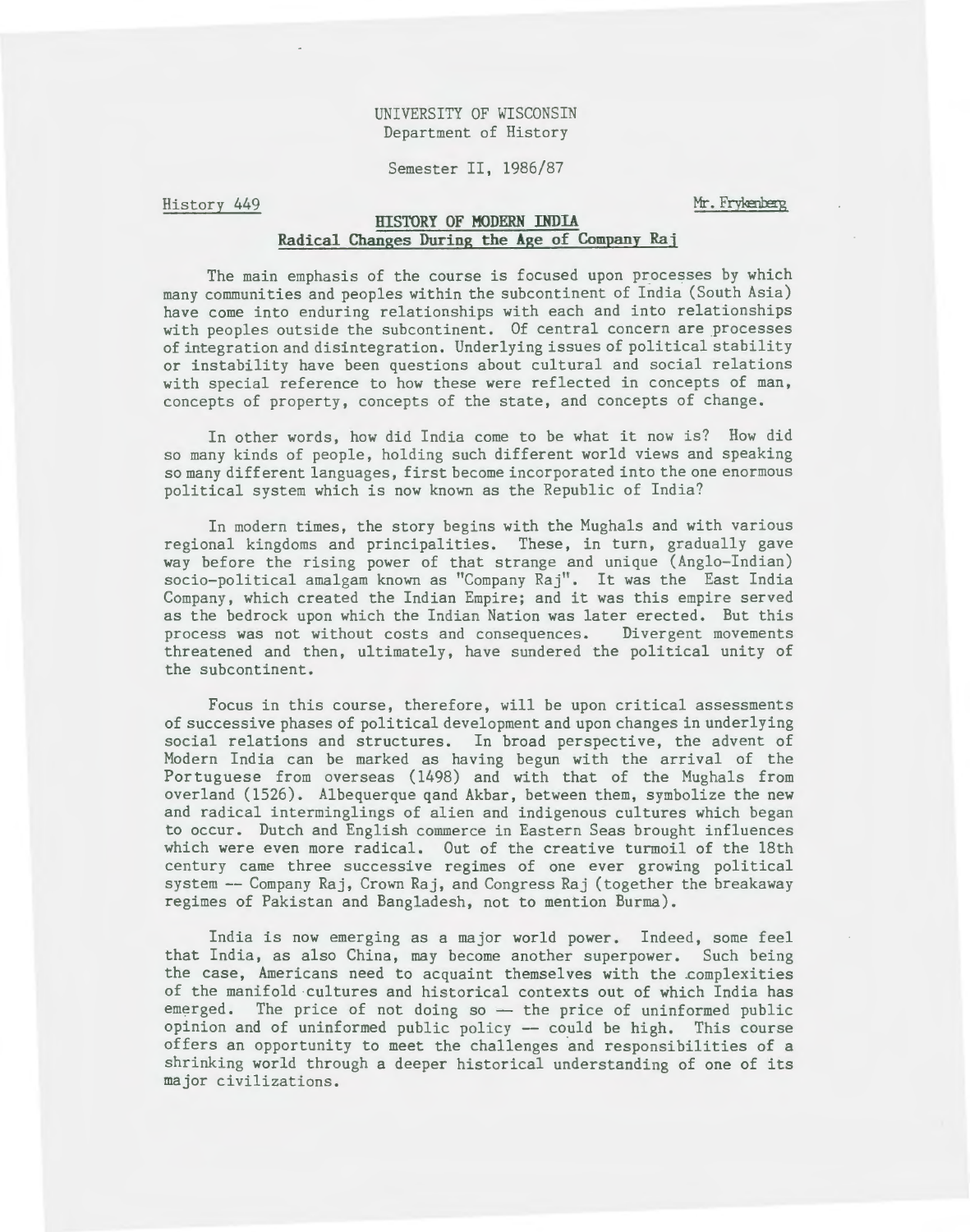History 449: **India Under Company Raj** - 2 -

# REFERENCE WORKS 1

| Burgess, James,             | The Chronology of Modern India, Edinburgh: J. Grant, 1913.                                                                                                                                                                  |
|-----------------------------|-----------------------------------------------------------------------------------------------------------------------------------------------------------------------------------------------------------------------------|
|                             | Davies, C. Collin, An Historical Atlas of the Indian Peninsula. Madras and<br>Oxford: Oxford University Press, 1949, & later editions.<br>Dated, but useful.                                                                |
| Davis, Kingsley,            | The Population of India and Pakistan. Princeton: Princeton<br>University Press, 1951. A classic, now dated, still insightful.                                                                                               |
| Gilbert, W.H.,              | The Peoples of India. Washington: 1944. While very dated,<br>it is still a useful introductory sketch.                                                                                                                      |
| Habid, Irfan,               | An Atlas of Mughal India. New Delhi: Oxford University Press,<br>1983. The latest and best work of its kind.                                                                                                                |
|                             | Maher, J. Michael, India: A Critical Bibliography. Tuscon: University of Arizona<br>Press (for the Association of Asian Studies), 1964, 1966.<br>A starter only. Also see works by Maureen Patterson and Patrick<br>Wilson. |
| Schwartzberg, J.,           | Historical Atlas of South Asia. Chicago: University of Chicago<br>Press, 1978. The finest work of its kind; a goldmine.                                                                                                     |
| Wilson, H.H.,               | Glossary of Judicial and Revenue Terms for India. Calcutta<br>and London: W.H. Allen, 1855, &c later editions. This classic<br>is still in print.                                                                           |
| Yule, H. &<br>Burnell, A.C. | Hobson-Jobson: A Glossary of Collogquial Anglo-Indian Words<br>and Phrases London: Routledge & Kegan Paul, 1886, 1968.<br>New edition of this classic. Edited by William Crooke.                                            |

<sup>1</sup> Works listed here and below are available in various UW Libraries: Memorial Library, College (Helen White) Library, History Library or South Asian Studies Center/Department Library on the 14th Floor of Van Hise Hall.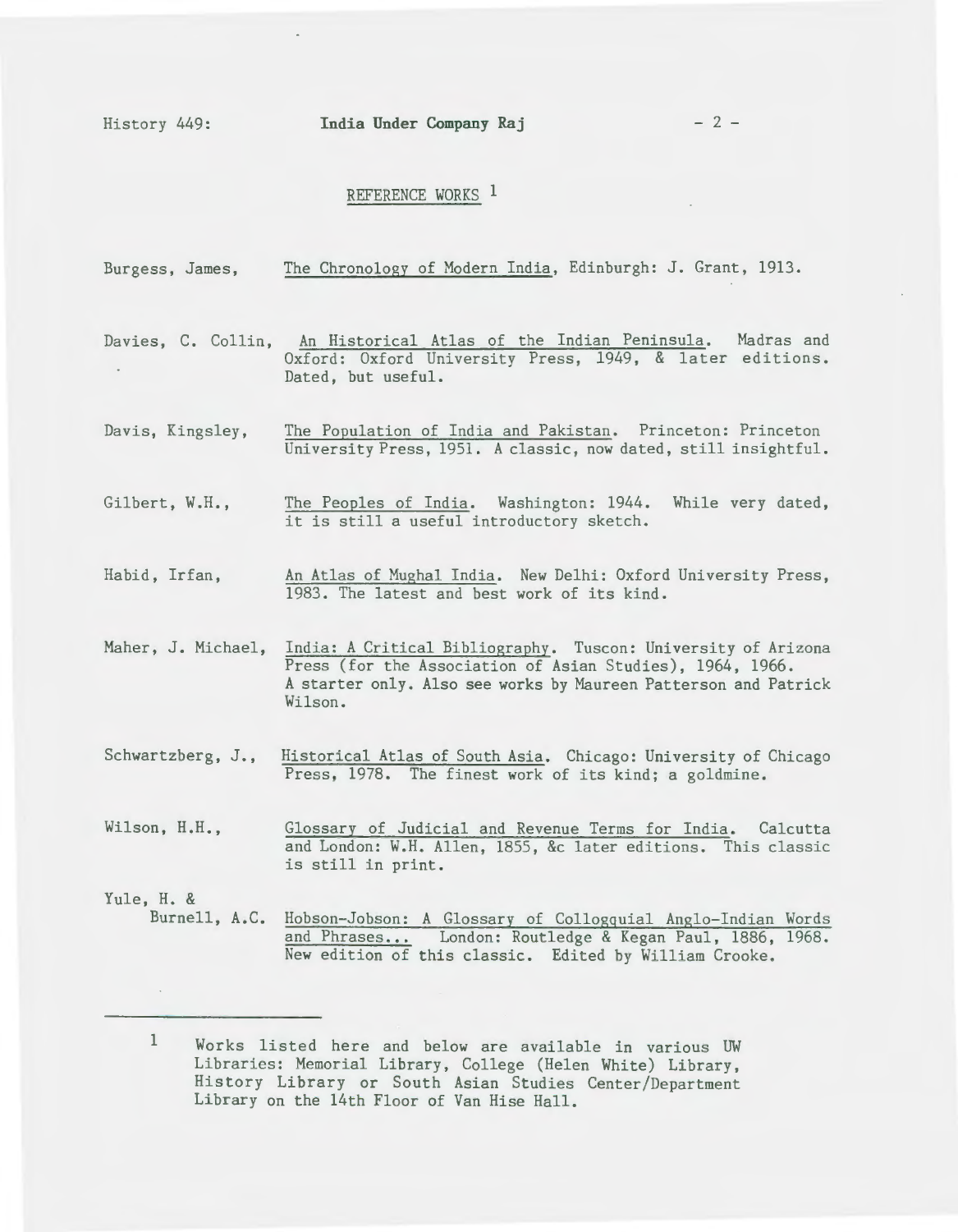# SYLLABUS: SCHEDULE OF TOPICS AND READINGS 2

#### INTRODUCTION

# 1. General Approaches to India

- $[R]$ P. Spear, India, Pakistan and the West (Oxford: 1949,&c).
- $[R]$ Ved Mehta, The New India (New York: Penguin, 1978).
- [R] V.S. Naipaul, India: The Wounded Civilization (New York: 1977, 1978)/

# 2. Historiographic Background, Context, and Perspectives

- $[R/H]$ William A. Green and John P. Deasy, Jr., "Unifying Themes in the History of British India, 1757-1858: An Historiographical Analysis," Albion 17, 1 (Spring 1985): 15-45.
- $[R/H]$ R. E. Frykenberg, "Traditional Processes of Power and Administration in South India..., IESHR, 1: 2 (October-December 1963), 1-21.
- $[R/H]$ Burton Stein, "Politics, Peasants and the Deconstruction of Feudalism in Medieval India," Journal of Peasant Studies 12, 2/3 (January/ April 1985): 54-86.
- [R/H] Burton Stein, ''The Segmentary State in South Indian History," Realm and Region in Traditional India. Durham, NC: Duke, 1977. Ed.by R.G.Fox.

# 3. Contemporary Perspective/Relevance of Modern India

[R] Stephen P. Cohen & Richard L. Park, India: Emergent Power? (NY: 1978).

#### I. THE ESSENTIAL ELEMENTS OF THE SUBCONTINENT

- **1.** The Countries: Geographic Unity and Diversity
- 2. The Peoples: Demographic and Linguistic Variety

2

Books cited [R] or [R/H] are on reserve in the College Library or in the History Department Library.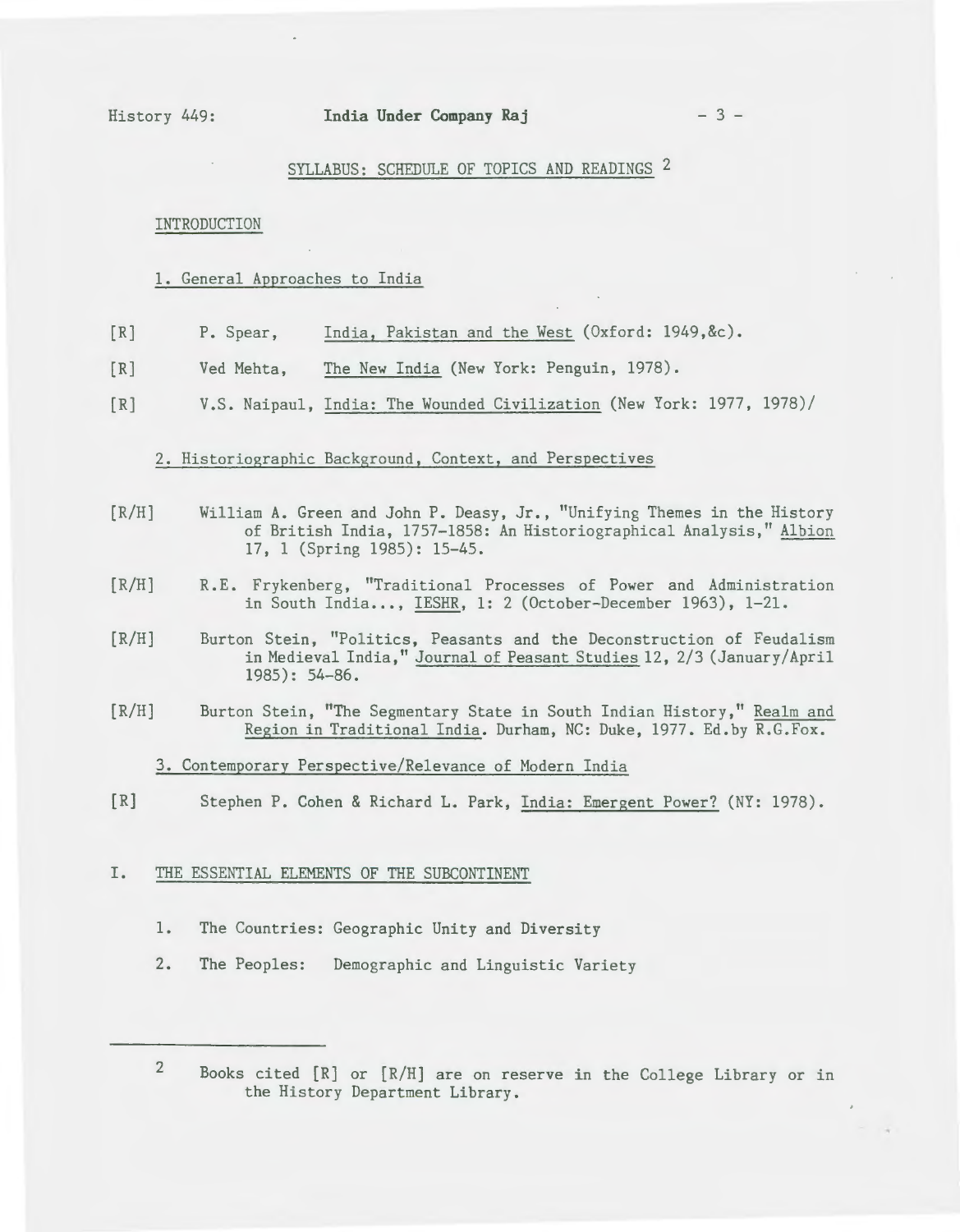History 449: **India Under Company Raj** - 4 -

Readings:

- [R] B.H. Farmer, An Introduction to South Asia (London & New York: Methuen, 1984), pp. 1-11.
- [R] Adam Watson, A Concise History of India (London & New York: 1974), pp. 3-38. Abbr.: CHI.
	- [R] Stanley Wolpert, A New History of India (New York: OUP, 1977, &c), pp. 3-23. Abbr.: NHI.
	- [R] Judith Brown, Modern India (Oxford: 1985), pp. 3-15. Abbr.: MI.

## Other Readings:

- [R] R.E.Frykenberg, India (Lexington MA: 1973), 1-21.
- [R] Spear, India, Pakistan, and the West, 1-32
- [R] Spear, A History of India- 2 (New York: Penguin, 1965, 1970, &c), 11-14. Abbr.: AHOI-2
- [R] Spear, India: A Modern Historv (Ann Arbor: Michigan, 1961, 1972). Abbr.: IAMH. On Reserve in Memorial and White Libraries.
- [R] Spear, Oxford History of Modern India (Oxford: OUP, 1964, &c). Abbr.: OHMI.

## II. THE SOCIAL STRUCTURES OF THE SUBCONTINENT

- 1. The Family Traditional Patterns of Kith, Kin, and Lineage.
- 2. The Community Caste, Class and Categories of People.
- 3. The Village Morphologies of Locality, Place, and Space.

#### Readings:

- [R] Judith Brown, Modern India (Oxford: 1985), pp. 16-35.
- [R] Pauline Kolenda, Caste in Contemporary India: Beyond Organic Solidarity (Meno Park CA: Benjamin/Cummings Pub.Co., Inc. 1978), 1-111.

Other Readings: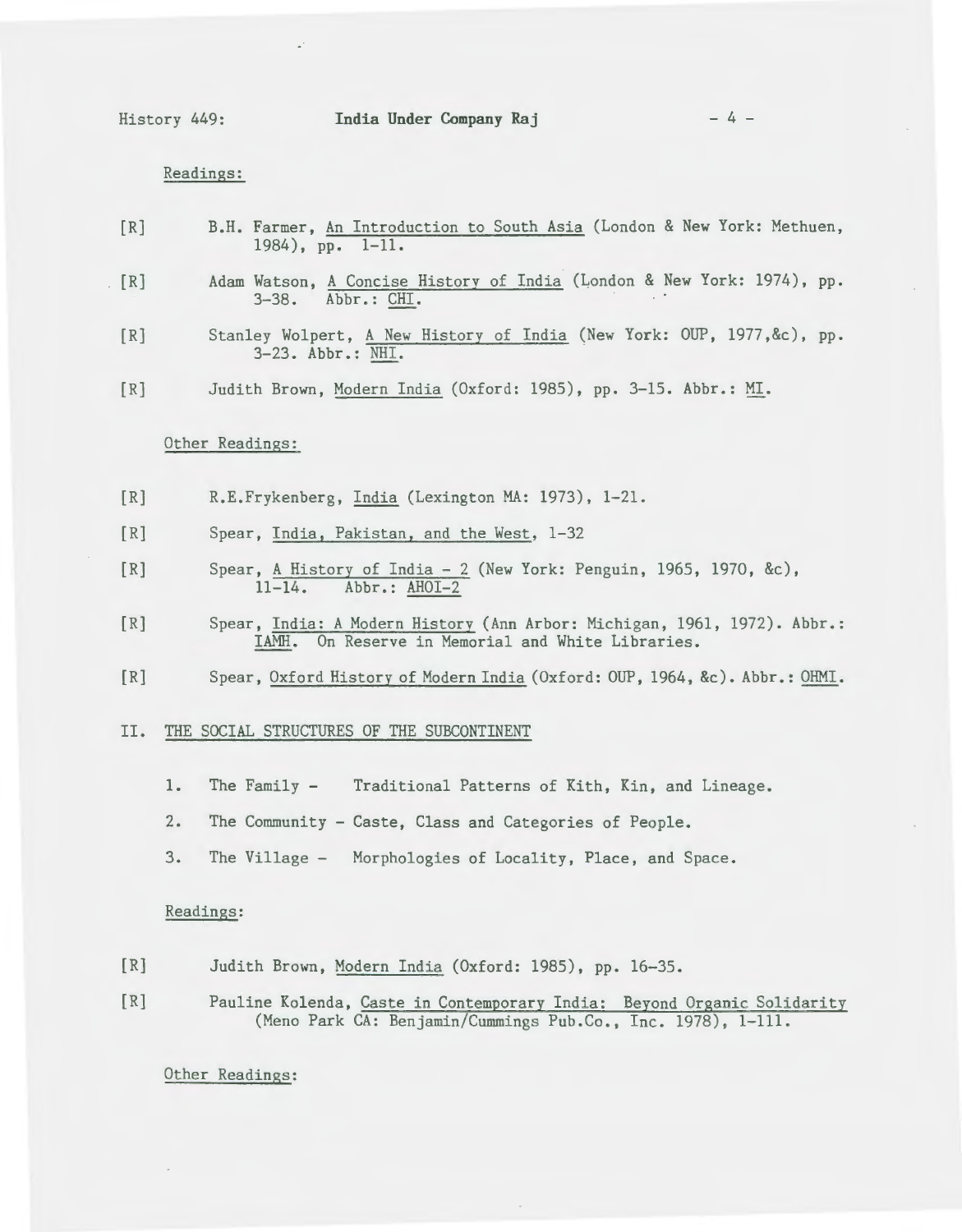- [R] Charlotte & William Wiser, Behind Mud Walls, 1930-1960 (Berkeley: UCP, 1969). Revision of earlier classic.
- [R] S.C. Dube, Indian Village (New York: Harper, 1967 edition).

David G. Mandelbaum, "Family, Jati, and Village," Structure and Change in Indian Society (Chicago: Aldine, 1968), 29-50. Edited by B.S. Cohn and M. Singer.

Morton Klass, Caste: The Emergence of the South Asian Social System (Philadelphia: ISHI, 1980). In Memorial Library.

III. THE SACRED TRADITIONS OF THE SUBCONTINENT

- 1. The Classical Heritage of High Antiquity
- 2. The Cultural Legacies of Pluralistic Antiquity

#### Readings:

CHI, 39-86; NHI, 24-103; MI, 16-36 (again).

## Other Readings:

- $[R]$ Theodore de Bary, ed., Souces of Indian Tradition (New York: Columbia University Press, 1958 and later editions).
- [R] Pratima Bowes, The Hindu Religious Tradition (London: Routledge & Kegan Paul, 1977).
- [R/SA] T.J. Hopkins, The Hindu Religious Tradition (Encino CA: Dickinson Publishing Company, Inc., 1971). Paperback.
- $[R]$ K.M. Sen, Hinduism (New York: Penguin A515, 1961 & later).
- $[R]$ J.A.B. Van Buitenen, ed., Tales of Ancient India (Chicago: 1959; NY: 1961).

## IV. THE ISLAMIC LEGACY OF THE SUBCONTINENT

- 1. Indo-Arabian Belief: Religion and Sacred Language
- 2. Indo-Persian Style: Sophistication and Taste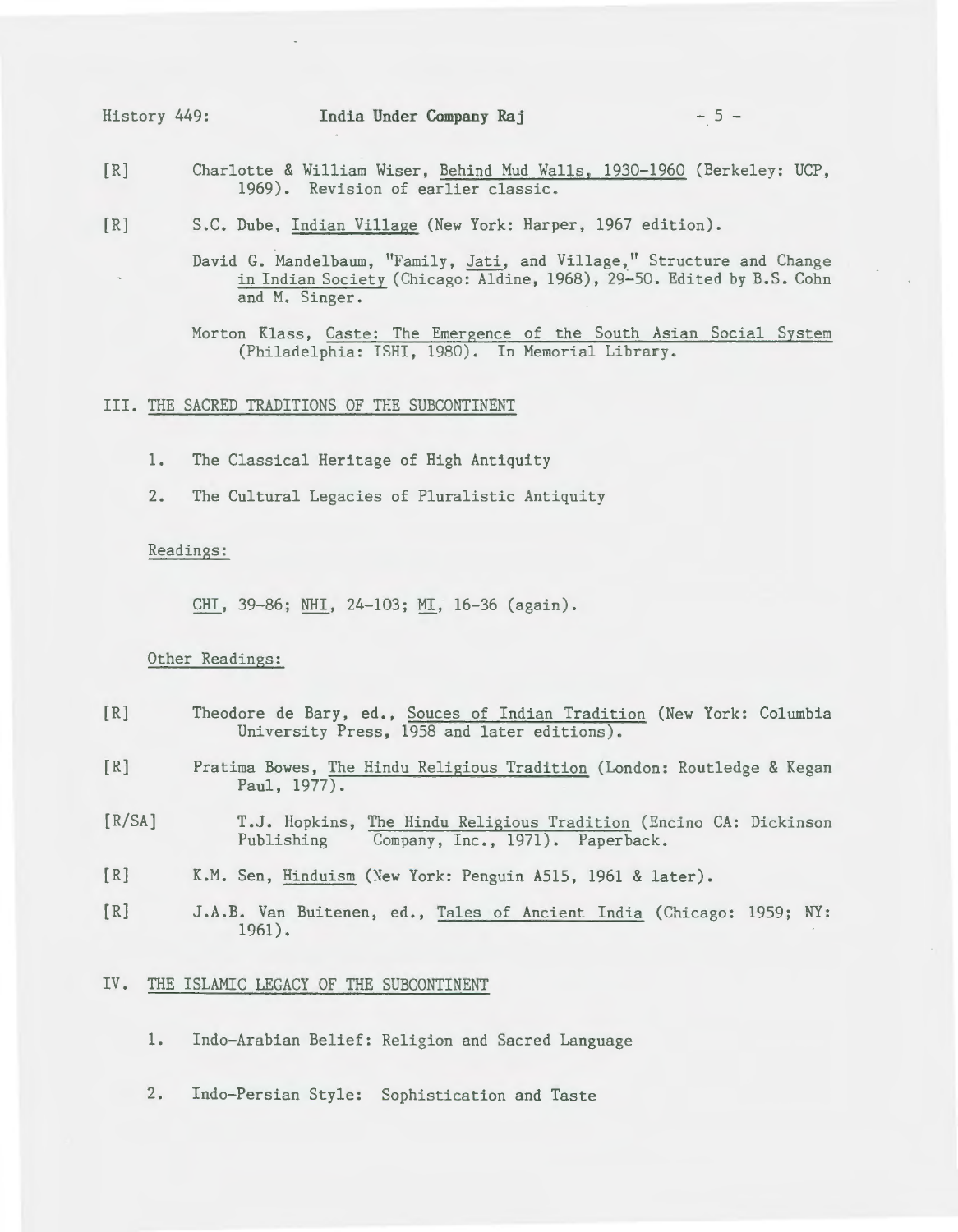### History 449: **India Under Company Raj** - 6 -

3. Indo-Turkish Might: Organized Power and Rulership

- (1) The Delhi Sultanate
- (2) The Deccan Sultanates
- (3) The Mughal Empire

#### Readings:

CHI, 87-128; NHI, 104-167; IAMH, 1-60; and AHOI:2, 1-50.

- [R] R.E.Frykenberg "The Study of Delhi: An Analytical Introduction and a Historiographic Overview," Delhi Through the Ages: Essays in Urban History, Culture and Society (Delhi & Oxford: Oxford University Press), xx-xxxix.
	- Delhi Through the Ages (New Delhi:OUP 1986), edited by R.E. Frykenberg. Pp 63-128; 129-191; 18-62. Abbr.: DTA. Chapters by Digby, Goswami, Naqvi, Blake, Jackson, Hambly, et al.

# Other Readings:

- [R] S.M. Ikram & A.T. Embree, Muslim Civilization in India (New York: Columbia University Press, 1964). Quick, easy reading.
- [R] Simon Digby, Warhorse and Elephant in the Delhi Sultanate (Oxford: 1971).
	- M.N. Pearson, Merchants and Rulers of Gujarat: The Response to the Portuguese in the Sixteenth Century (Berkeley CA: 1976).

Adam Watson, War of the Goldsmith's Daughter (London: 1964).

# V. THE FARANGI ENCLAVES ALONG THE COASTS OF THE SUBCONTINENT

- 1. Struggles for Survival: Local Positions, Profits and Power
	- (1) The Portuguese Conquests: Goa and Seaborne Empire
	- (2) The Dutch Encroachments: Batavia and Maritime Empire
	- (3) The English Enterprises: Madras and Country Trade
	- (4) The French Competition: Pondicher y and Country Power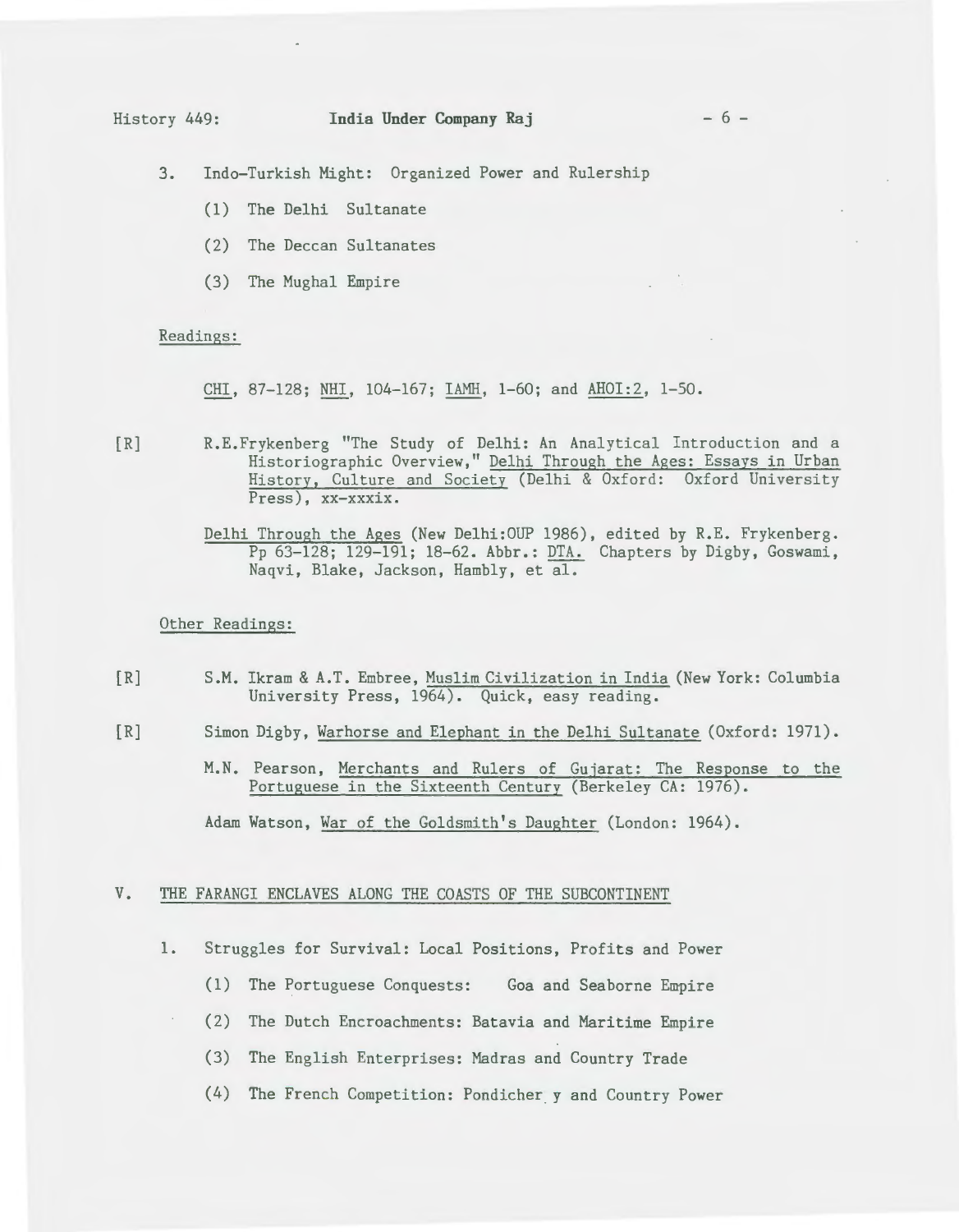Readings:

AHOI-2, 51-79; NHI, 135-185; CHI, 105-125; I:AMI, 146-184; OHMI, 1-20. MI, 37-43.

- 
- [R] R.E. Frykenberg (ed.), Land Control and Social Structure in Indian History (Madison: 1969). Chapters by Cohn and Stein, 53-122, 175-216.

[R] Karl de Schweinitz Jr., The Rise and Fall of British India (London and New York: 1983),  $37-83$ . Abbr. = RFBI

# Other Readings:

- C.R. Boxer, Four Centuries of Portuguese Expansion, 1415-1825 (Johannesburg and Berkeley: 1972). A Succinct Survey.
- C.R. Boxer, The Portuguese Seaborne Empire, 1415-1825 (London: 1969).
- C.R. Boxer, The Dutch Seaborne Empire, 1600-1800 (London: 1965).
- K.N. Chaduhuri, The Trading World of Asia and the English East India Company, 1660-1760 (Cambridge: CUP, 1978).
- K.N. Chaudhuri, Trade and Civilization in the Indian Ocean (Cambridge: CUP, 1985), 63-118, and 121-220.

Ashin Das Gupta, Malabar in Asian Trade, 1740-1800 (Cambridge: CUP, 1966). Ashin Das Gupta, "The Merchants of Surat, c.1700-50," Elites in South Asia (Cambridge: CUP, 1970), edited by E. Leach & S.N. Mukherjee.

Tapan Raychaudhuri, Jan Company in Coromandel, 1605-1690 (The Hague: 1692).

- 2. Struggles for Succession Within a Context of Imperial Disintegration
	- (1) Mercantile Enterprises of the Baniya Company Commercial Power
	- (a) Madras : 1639: An Emerging City State on the Coromandel
	- (b) Bombay 1661: An Emerging City State and Island Refuge
	- (c) Calcutta: 1692: An Emerging City State on the Sundarbans

#### Readings:

 $[R/H]$ R.E. Frykenberg, "The Socio-Political Morphology of Madras: An Historical Interpretation," Changing South Asia: City and Culture (London: SOAS,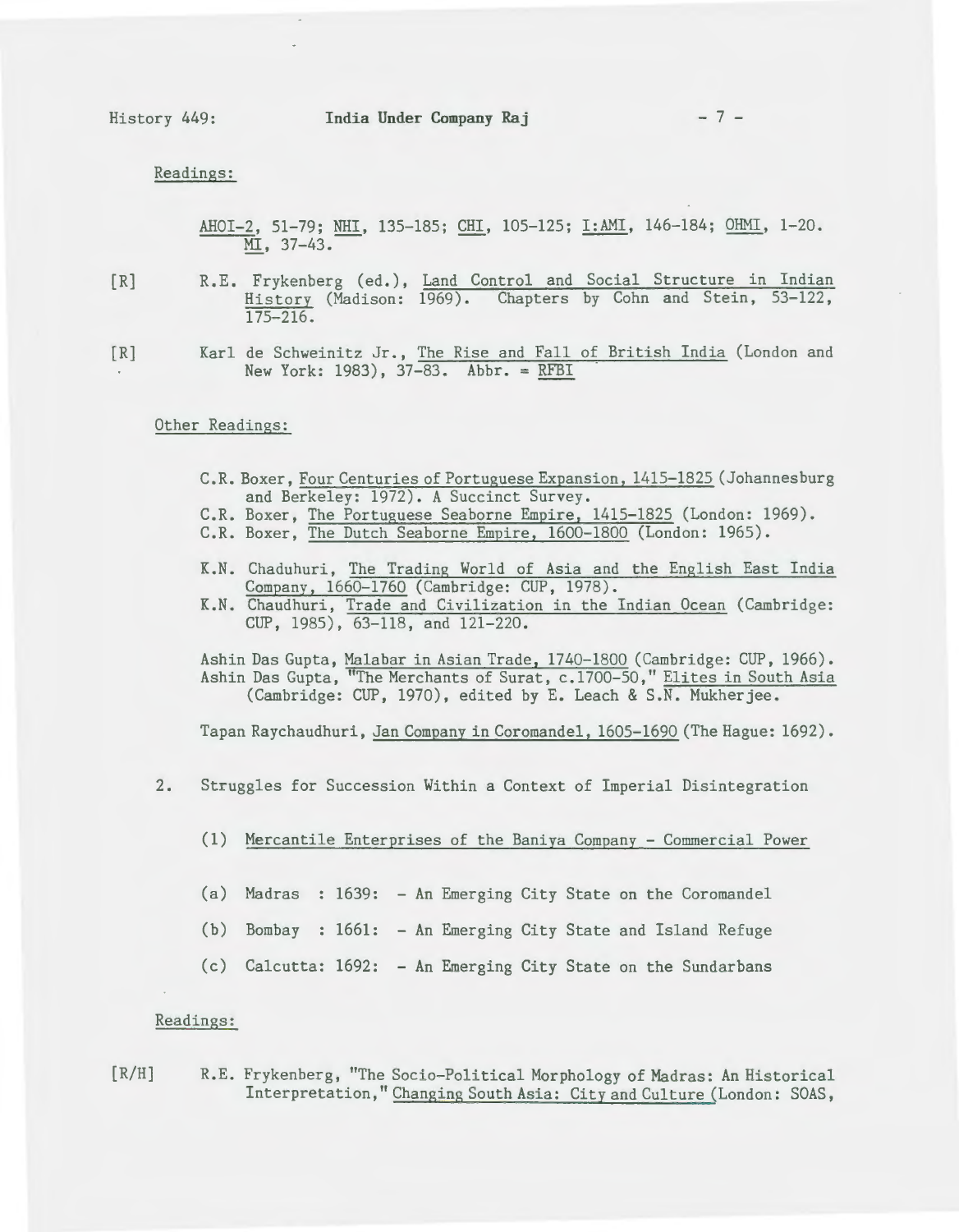University of London; Hong Kong: Asian Research Service, 1982 [UNESCO auspices]), 21-41. Edited by K.A. Ballhatchet and *].B.-* Harrison.

- [R] Philip Mason, The Men Who Ruled India (New York: 1953; Norton 1985 abridged edition), 3-92. Abbr.: MWRI.
- [R] Karl de Schweintz, Jr., The Rise and Fall of British India: Imperialism as Inequality (New York: Methuen, 1983), 37-117. Abbr.: RFBI.

Other Resources:

- M. Athar Ali, The Mughal Nobility Under Aurangzeb (Aligarh and Bombay: Asia Publishing House, 1968).
- Ashin Das Gupta, "The Merchants of Surat, c. 1700-50", Elites in South Asia, (Cambridge: CUP), edited by E. Leach and S.N. Mukherjee.

Peter J. Marshall, East Indian Fortunes (Oxford: 1976).

- Om Prakash, The Dutch East India Company and the Economy of Bengal, 1630-1720 (Princeton: 1985).
- J.F. Richards, Mughal Administration in Golconda (Oxford:1975).
- (2) Military Engagements of the Company Bahadur Conquest Power
	- (a) Carnatic Wars: 1745 1761, 1763 1801
	- (b) Bengal Wars : 1757 1765, 1772 1801
	- (c) Deccan Wars 1750 1779, 1792 1801 1818

Readings:

AHOI-2, 81-92; CHI, 125-49; IAMH, 186-214; OHM!, 37-129; RFBI, 86-117; MWRI, 22-75; Judith Brown, Modern India, 44-57.

[R] Philip Mason, A Matter of Honour (London & New York: Penguin, 1974) S.P. Sen, The French in India (Calcutta: 1947).

Other Readings: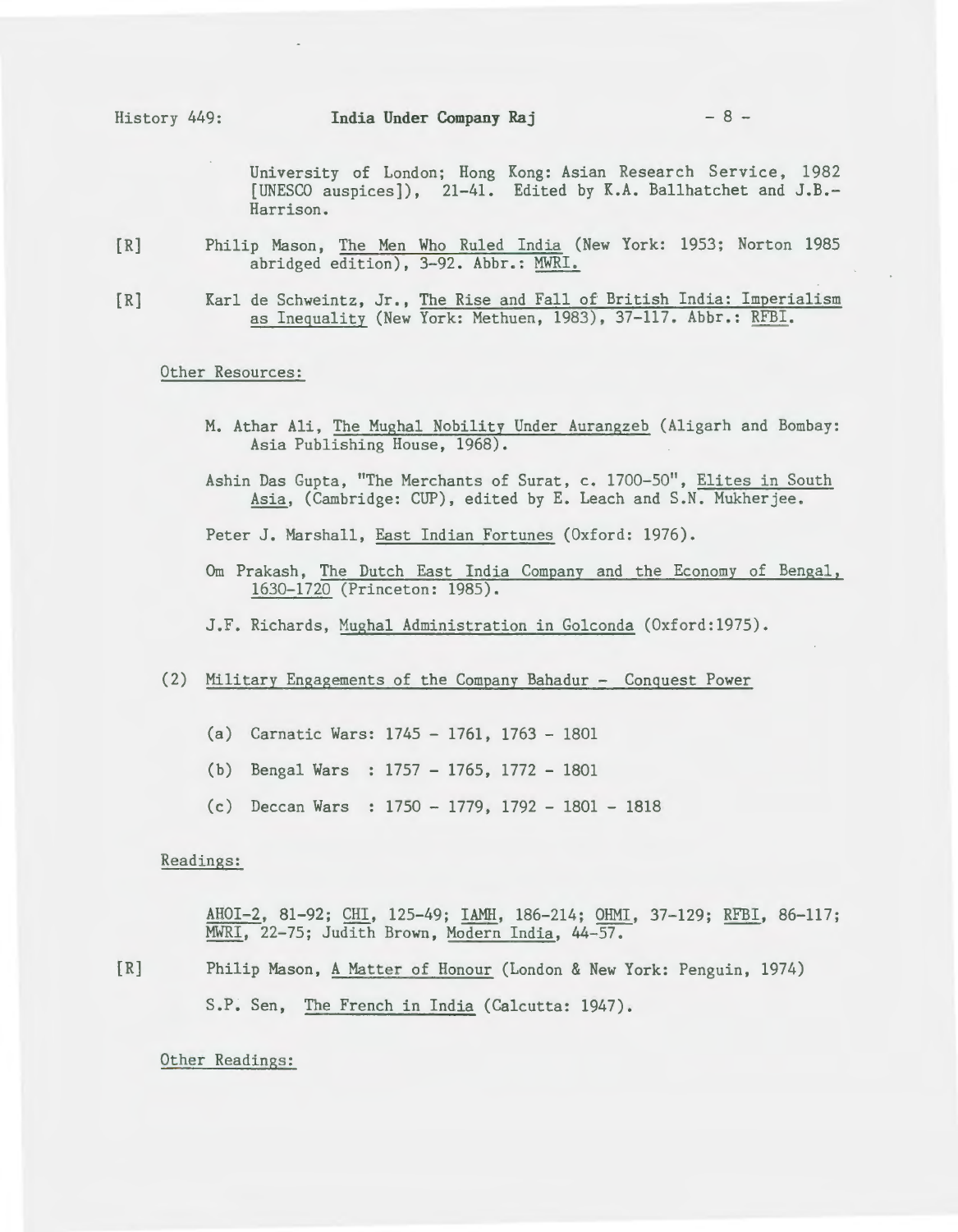H. H. Dodwell, Dupliex and Clive (London: 1920).

James Grant Duff, A History of the Marathas (London: 1826).

Brijen K. Gupta, Sirajuddaulah and the East India Company (Leiden: 1968).

Abdul Majed Khan, The Transition in Bengal, 1756-1775 (Cambridge: 1969)

# (3) Ministerial Establishments of the Companv's Raj - Corporate Power

- A. Field Operations The Indian Empire and Its Dependencies
	- (a) Direct Rule- The Presidencies of 'British India'
		- (i) The Presidency of Bengal [Fort William] (ii) The Presidency of Madras [Fort St. George] (iii) The Presidency of Bombay [Fort....]
	- (b) Indirect Rule- The Residencies of 'Princely India'
		- (i) Delhi and the Princes of Hindustan
		- (ii) Deccan Princes of Hyderabad and Mysore
		- (iii) Poona's Peshwa and the Maratha Warlords
		- (iv) Forest Chiefs and Frontier Warlords
- B. Home Operations- The 'Co-Direction' of Company Policy and Patronage
	- (a) Corporate Control of the East India Company

(i) The Charter: Its Mandate of Incorporation (20 Year, Renewable) (ii) The Court of Directors: Its Chairman and Secretaries (iii) The Court of Proprietors: Its Stockholders

- (b) Cabinet Control of the Crown-in-Parliament
	- (i) The 'Board of Control': Its Chairman, a Cabinet Member
	- (ii) The Government: Its Cabinet and Houses of Parliament
	- (iii) The State and Society of Britain: Its 'Limited' Public

# Readings:

Judith Brown, Modern India (Oxford: 1985), 56-80. NHI, 139-49; AHOI-2, 93-144; OHMI, 57-150; IAHI, 207-34; CHI, 129-58.

- [R] P.E. Roberts, India Under Wellesley (Oxford: 1929).
- [R] Philip [Mason] Woodruff, The Rulers of India, I (London: 1954), 93-144.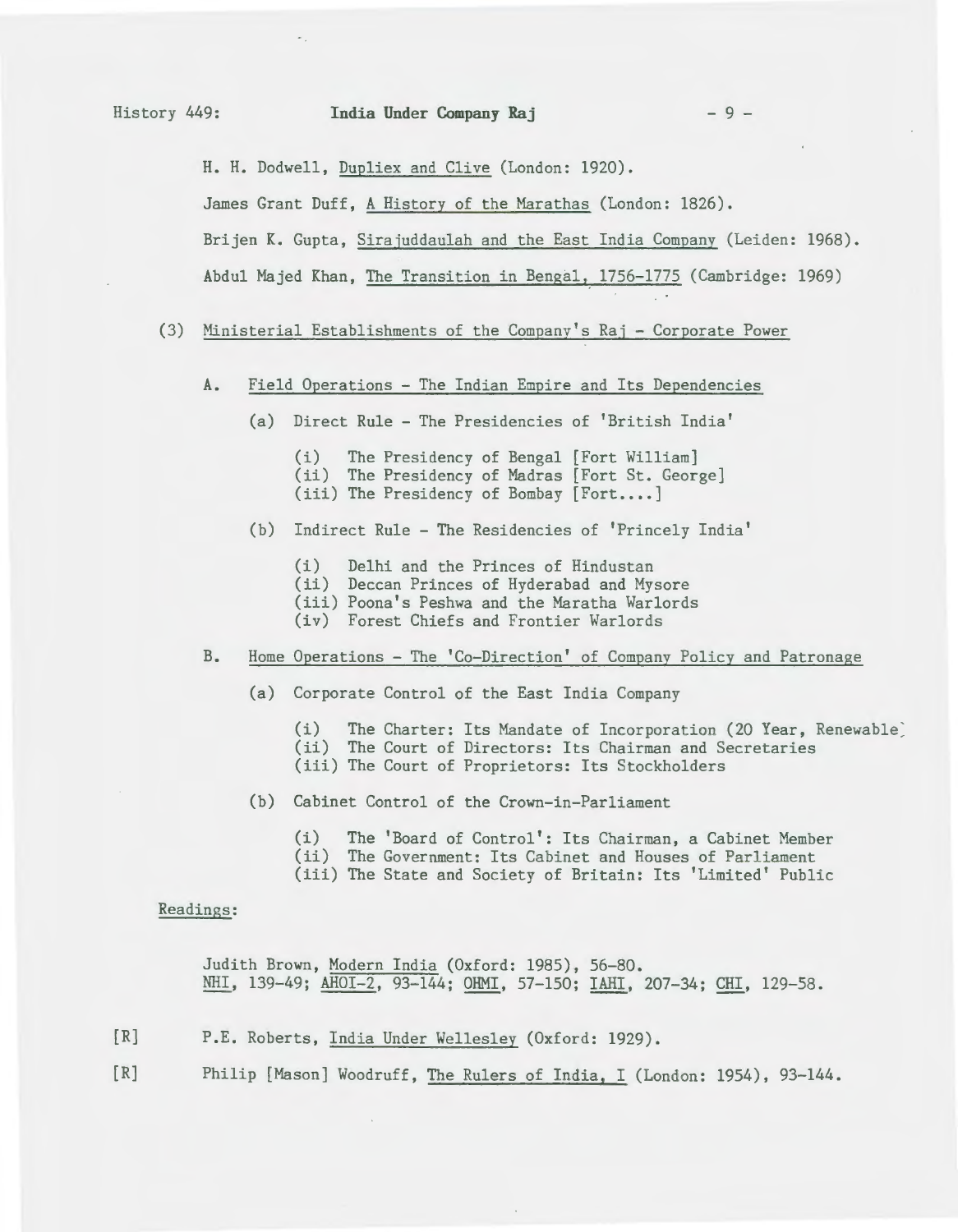# Other Readings:

A. Aspinal, Cornwallis in Bengal (London: 1931).

Richard B. Barnett, North India Between the Empires (Berkeley: 1980).

Iris Butler, The Marquis Wellesley, 1760-1842 (London: 1973).

Ainslie T. Embree, Charles Grant and British Rule in India (Columbia: 1962)

C. C. Davies, Warren Hasting and Oudh (Oxford: 1939).

Holden Furber (ed.), The Private Record of an Indian Governor-Generalship (Cambridge: HUP, 1933). John Shore (Lord Melville).

Penderal Moon, Warren Hastings and British India (London: 1939).

- Pamela Nightingale, Trade and Empire in Western India, 1784-1806) (Cambridge: CUP, 1870).
- L.S.S. O'Malley, Modern India and the West (Oxford: 194 ), 1-104.

C.H. Philips, The East India Company, 1784-1834 (Manchester: 1940).

- T.G. Percival Spear, The Nabobs (Cambridge: 1932).
- T.H. Percival Spear, Twilight of the Mughals (Cambridge: 1952).
- Lucy Sutherland, The East India Company in 18th Century Politics (Oxford: 195 [An account of London under the George the III.]

#### VI. THE IMPERIAL SWAY OF COMPANY RAJ OVER THE SUBCONTINENT

- **1.** Consolidation and Reform Within Government and Society
	- (1) The Impact of Jamabandi Systems: Land (Revenue) Settlements
	- (2) The Impact of Adalat Systems: Courts of Law and Judicial Processes
	- (3) The Impact of Modern Education: Cultural Influence and Change
	- (4) The Impact of Radical Religion and Social Reform:

# 2. Paramountcy Within and Beyond the Frontiers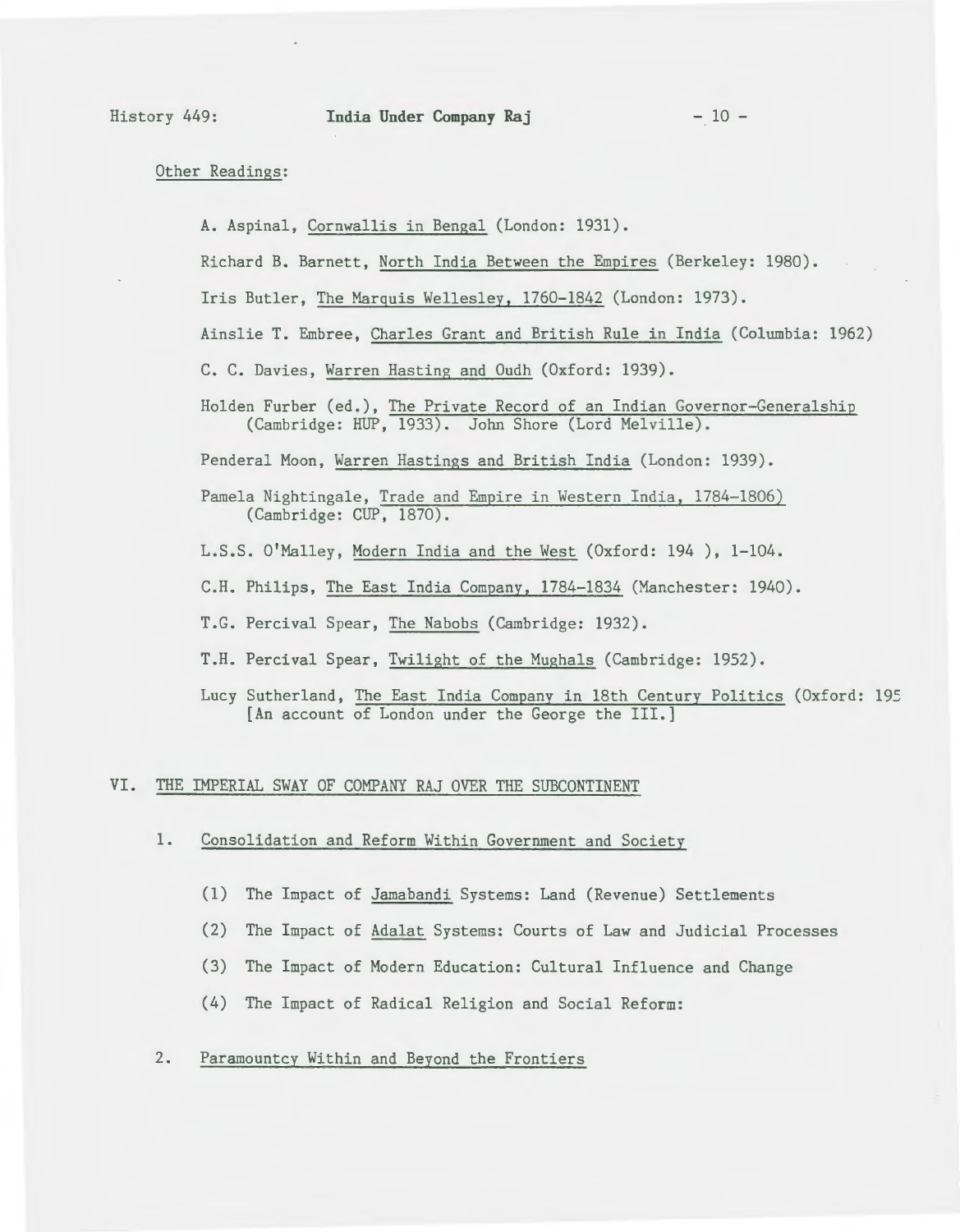- (1) Pax Indica: Assam and the Burma Wars of 1826 and 1852
- (2) Pax Indica: Aftermath of the Calamity in Afghanistan
- (3) Pax Indica: War and Annexations of Sindh and Punjab
- (4) Pax Indica: The Indian Ocean, Persian Gulf and Red Sea

#### Readings:

AHOI-2, 106-57; OHMI, 151-248; IAMI, 235-63; CHI, 129-58; MI, 58-81; RFBI, 118-171.

Woodruff, I: 344-80; and II, 1-114. Read "The Punjab School".

- $[R]$ Bernard S. Cohn, "Structural Change in Indian Rural Society," Land Control and Social Structure in Indian History (Madison: UWP, 1969), edited by Frykenberg.
- $[R]$ "Modern Education in South India, 1784-1854: Its Roots and Its Role as a Vehicle of Integration under Company Raj", American Historical Review **91,** 1 (February, 1986), 37-65
- $[R/H]$ "The Emergence of Modern Hinduism In the Light of Changing Historical Knowledge: A Reappraisal With Special Reference to South India," Hinduism Reconsidered (Heidelberg: South Asia Institute). Edited by Gunther Sontheimer and Hermann Kulke. (27pp.)

#### Other Readings:

- B.H. Baden-Powell, Manual of Land Revenue Systems and Land Tenures of British India (Calcutta: 1882). Land Systems of British India (Oxford: 1892, 1894 abridged).
- [R] C.A. Bayly, Rulers, Townsmen and Bazaars: North Indian society in the age British Expansion, 1770-1870 (Cambridge: CUP, 1983).
- [R] R. E. Frykenberg, Guntur District, 1788-1848: A History of Local Influence and Central Authority in South India (Oxford: 1965).

Kenneth Ingham, Reformers in India: 1793-1833 (Cambridge: CUP, 1958).

John Kaye, The Administration of the East India Company (London: 1853). A classic. Also see B.B. Misra, The Central Administration of the East India Company (Manchester: 1959).

L.S.S. O'Malley, The Indian Civil Service, 1600-1930 (Oxford: 1931).

Eric Stokes, English Utilitarians in India (Oxford: 1959).